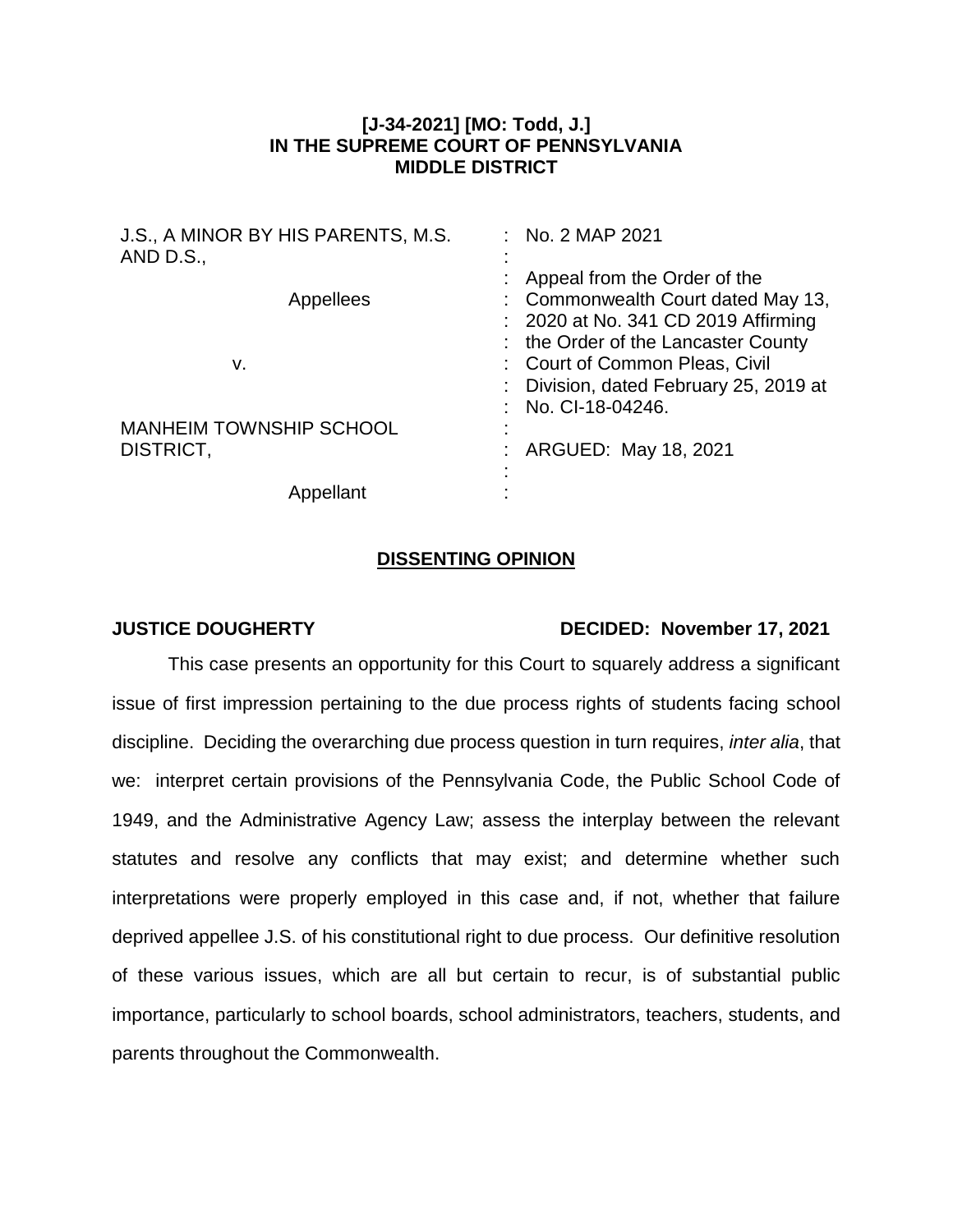Yet, the majority declines to answer these weighty questions. Deeming it "prudent to resolve this appeal only on the First Amendment question," the majority sidesteps the highly concerning procedural aspects of J.S.'s expulsion to focus exclusively on the substance of the speech underlying his punishment. Majority Opinion at 13. The majority reasons:

[I]f we were to find that J.S.'s due process rights were not violated, we would still have to determine whether the [Snapchat] memes were protected under the First Amendment. Likewise, if we were to find the School District did violate J.S.'s due process rights, there would be the theoretical possibility of a remand, and so we would still have to address the First Amendment question, as it would potentially moot such remand. Second, the School District and *amicus* Pennsylvania School Boards Association ("SBA") disagree about whether a school district has the ability, under the Pennsylvania School Code, to compel the testimony of a student at an expulsion hearing ― an integral part of the due process analysis. The School District claims that it does not have statutory or inherent authority to compel student testimony, . . . while the SBA maintains school boards do have that power. . . . Thus, the two entities ostensibly representing our Commonwealth's schools are not in alignment on the implicated subpoena issue.

*Id.* (citations omitted).

With respect to the majority's first rationale, in my respectful view, regardless of our disposition of the issues presented in this appeal, there is simply no possibility theoretical or otherwise — of a remand, the only potential purpose of which would be to hold a new expulsion hearing. This conclusion is inescapable for one simple reason: J.S. is no longer a student within the Manheim Township School District ("School District"). Notably, J.S. was a seventeen-year-old eleventh grade student at the time this incident occurred more than three years ago in April of 2018. *See* School District's Findings of Fact, 5/10/2018 at ¶1. The trial court sustained J.S.'s appeal and ordered his expulsion expunged in February of 2019, *see* Trial Court Order, 2/25/2019, and the School District's appeals have extended the duration of this case well past the natural point at which J.S. would have graduated or moved on. And since a school's power to suspend or expel is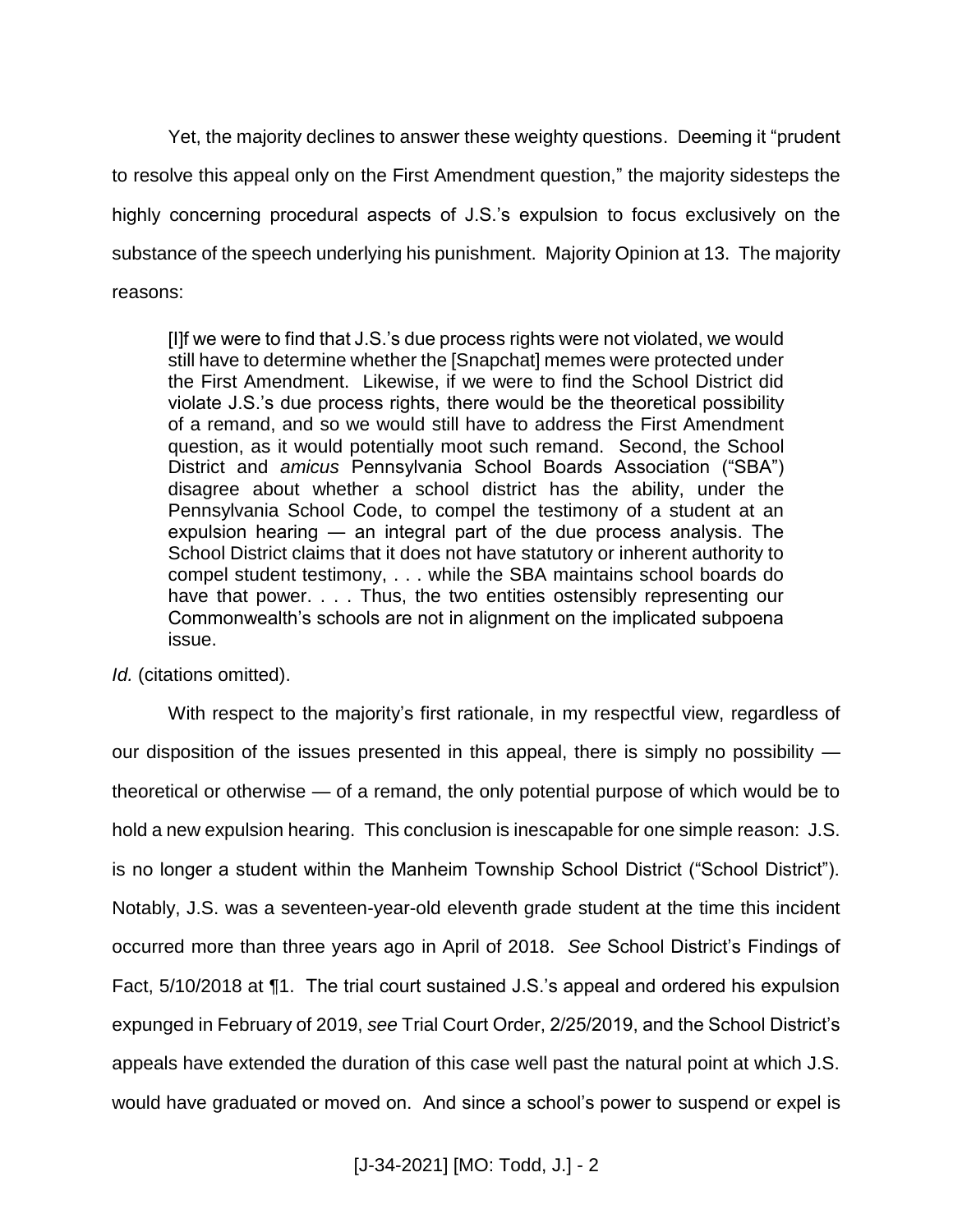limited to "any **pupil** on account of disobedience or misconduct," 24 P.S. §13-1318 (emphasis added), it necessarily follows that the school has no authority to retroactively seek to punish an individual, like J.S., who is a former pupil but not a current one. Thus, contrary to the majority's belief, there is no conceivable circumstance under which a remand would be warranted in this case.

I am likewise unpersuaded by the majority's second stated basis for declining to address the due process issue. The majority contends disagreement between the School District and SBA regarding the subpoena power of school boards militates against resolving the due process question in the present appeal. *See* Majority Opinion at 13. But I actually draw the exact opposite conclusion: from my point of view, the clear uncertainty permeating the relevant statutes, as evidenced by the differing positions offered by the School District and its own *amicus*, underscores the critical need for this Court's guidance. Moreover, that the parties and their *amici* have provided us with considered, alternative readings of the relevant statutes will, in my view, only aid us in our ultimate resolution of this difficult matter. Respectfully, I fail to see how less diverse viewpoints in the briefing would benefit our analysis.

To be clear, the free speech claim the majority decides is also highly important, and there is much to commend in its thoughtful analysis of that issue. As well, I acknowledge that since the two issues upon which we granted discretionary review both concern federal constitutional rights, the doctrine of constitutional avoidance does not provide any meaningful guidance in determining which issue we should deem dispositive. *Cf. In re "B"*, 394 A.2d 419, 421-22 (Pa. 1978) ("Ordinarily, when faced with . . . both constitutional and non-constitutional questions, we will make a determination on nonconstitutional grounds, and avoid the constitutional question if possible."). Still, though, I find it more logical to first decide whether the **procedure** underlying J.S.'s expulsion was